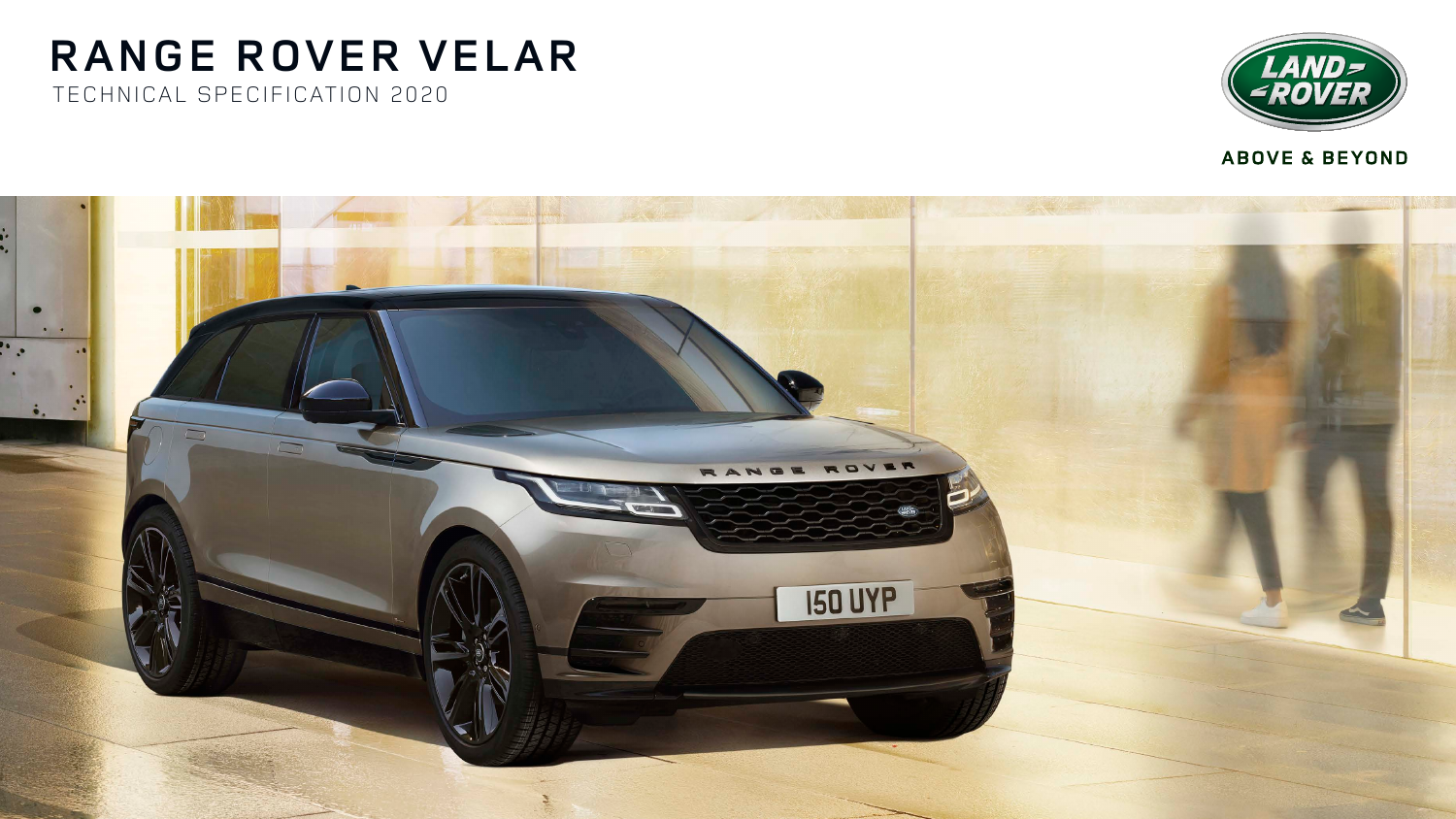|                                                                                 |               |                     | <b>DIESEL MHEV</b>        |                            |  |
|---------------------------------------------------------------------------------|---------------|---------------------|---------------------------|----------------------------|--|
| <b>POWERTRAIN</b>                                                               |               | D <sub>200</sub>    | D300                      |                            |  |
| Mild Hybrid Electric Vehicle (MHEV)                                             |               |                     |                           |                            |  |
| Transmission                                                                    |               |                     | Automatic                 | Automatic                  |  |
| <b>Driveline</b>                                                                |               |                     | All Wheel Drive (AWD)     | All Wheel Drive (AWD)      |  |
| Maximum power HP/kW/rpm                                                         |               |                     | 204 / 150 / 4,250         | 300 / 221 / 4,000          |  |
| Maximum torque (Nm/rpm)                                                         |               |                     | $430 / 1,750 - 2,500$     | $650 / 1,500 - 2,500$      |  |
| Capacity (cc)                                                                   |               |                     | 1,997                     | 2,996                      |  |
| No. of cylinders/Valves per cylinder                                            |               |                     | 4/4                       | 6/4                        |  |
| Cylinder layout                                                                 |               |                     | In-line                   | In-line                    |  |
| Bore/stroke (mm)                                                                |               |                     | 83/92.31                  | 83/92.31                   |  |
| Compression ratio (:1)                                                          |               | $16.5 + / -0.5$     | 15.5                      |                            |  |
| <b>FUEL ECONOMY - WLTP*</b>                                                     |               |                     |                           |                            |  |
|                                                                                 | Low           | mpg (I/100km)       | $37.4 - 36.0 (7.6 - 7.8)$ | $26.8 - 25.7(10.5 - 11.0)$ |  |
|                                                                                 | <b>Medium</b> | $mpg$ ( $l/100km$ ) | $45.9 - 42.1 (6.2 - 6.7)$ | $36.7 - 36.2(7.7 - 7.8)$   |  |
| <b>WLTP Consumption</b>                                                         | High          | $mpg$ ( $l/100km$ ) | $52.1 - 46.6(5.4 - 6.1)$  | $47.4 - 42.8(6.0 - 6.6)$   |  |
|                                                                                 | Extra High    | mpg (I/100km)       | $42.4 - 37.3(6.7 - 7.6)$  | $38.9 - 34.8(7.3 - 8.1)$   |  |
|                                                                                 | Combined      | $mpg$ ( $l/100km$ ) | $44.9 - 40.6 (6.3 - 7.0)$ | $38.2 - 35.5(7.4 - 8.0)$   |  |
| WLTP $CO2$ Emissions                                                            | Combined      | g/km                | $165 - 183$               | $194 - 209$                |  |
| Fuel tank capacity - useable litres                                             |               | 60                  | 66                        |                            |  |
| Selective Catalytic Reduction Filter/<br>Gasoline Particulate Filter (SCRF/GPF) |               |                     |                           | $\blacksquare$             |  |

| <b>0300</b>   |
|---------------|
|               |
| :omatic       |
| Drive (AWD)   |
| 21 / 4,000    |
| $500 - 2,500$ |
| .996          |
| $6/4$         |
| า-line        |
| / 92.31       |
| 15.5          |
|               |

#### Standard.

\*WLTP is the new official EU test used to calculate standardised fuel consumption and  $CO<sub>2</sub>$  figures for passenger cars. It measures fuel, energy consumption, range and emissions. This is designed to provide figures closer to real-world driving behaviour. It tests vehicles with optional equipment and with a more demanding test procedure and driving profile. Figures are shown as a range under WLTP testing measures. The lowest figures refer to the most economical/lightest set of options. The highest figures refer to the least economical/heaviest set of options. WLTP legislation dictates that where there is <5g CO₂ variance between the lowest and highest figures, only the highest is declared.

### **ENGINES**

You can select from a choice of diesel, petrol and Plug-in Hybrid engines. These engines are designed for clean and efficient combustion and are all equipped with Stop/Start technology and smart regenerative charging.

#### Configure your Range Rover Velar at landrover.co.uk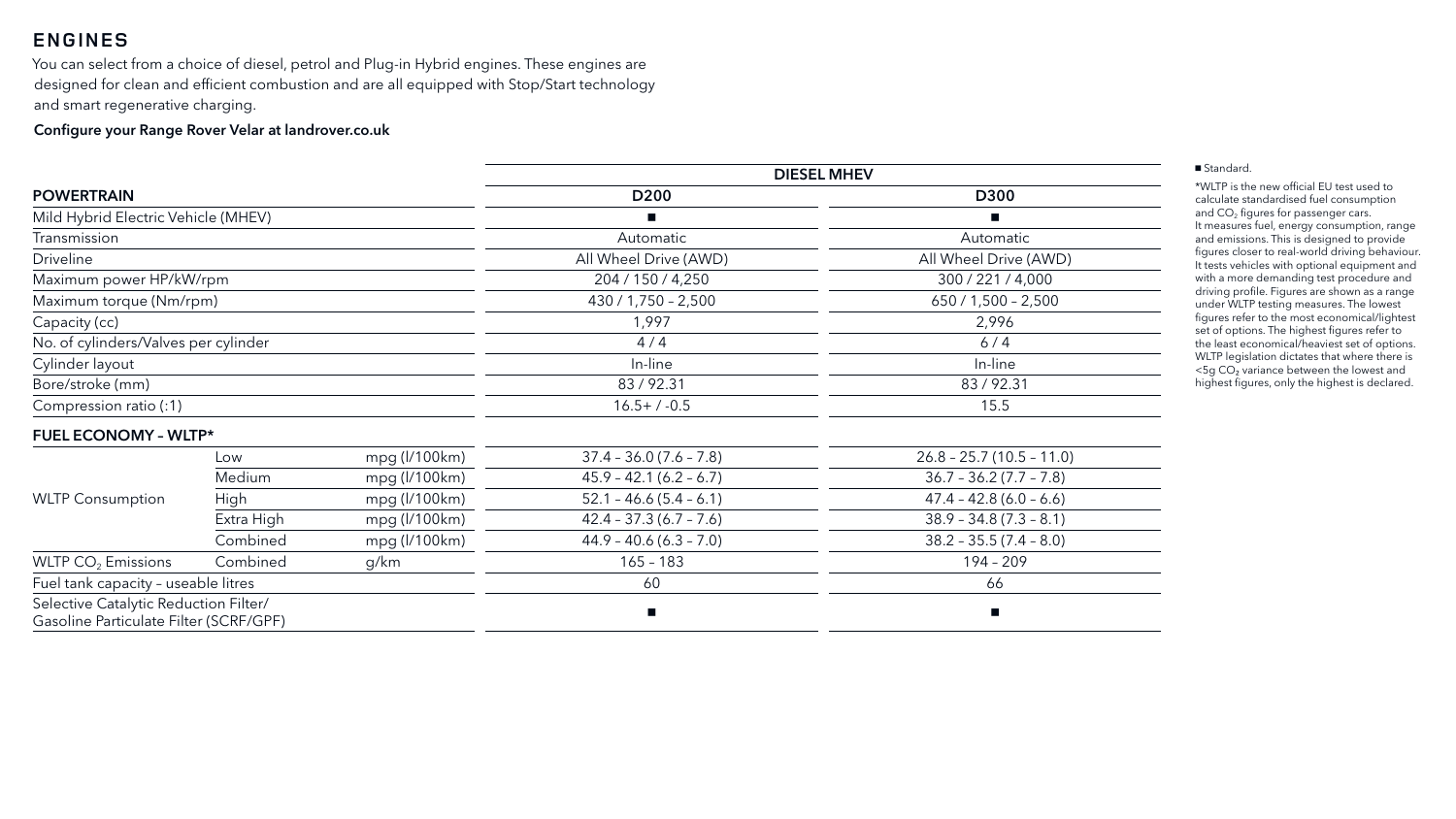|                                          | <b>DIESEL MHEV</b>                         |                                            |  |  |
|------------------------------------------|--------------------------------------------|--------------------------------------------|--|--|
| <b>PERFORMANCE</b>                       | D <sub>200</sub>                           | <b>D300</b><br>6.1(6.5)                    |  |  |
| Acceleration (secs) 0-60mph (0-100 km/h) | 7.7(8.2)                                   |                                            |  |  |
| Maximum speed mph (km/h)                 | 130(210)                                   | 143 (230)                                  |  |  |
| <b>BRAKES</b>                            |                                            |                                            |  |  |
| Front type                               | Single piston sliding caliper, vented disc | Single piston sliding caliper, vented disc |  |  |
| Front diameter (mm)                      | 350                                        | 370                                        |  |  |
| Rear type                                | Single piston sliding caliper, vented disc | Single piston sliding caliper, vented disc |  |  |
| Rear diameter (mm)                       | 325                                        | 325                                        |  |  |
| Park Brake                               | iEPB, motor on caliper                     | iEPB, motor on caliper                     |  |  |
| WEIGHTS (kg)*                            |                                            |                                            |  |  |
| Unladen weight (EU)**                    | 2,003                                      | 2,124                                      |  |  |
| Unladen weight (DIN) <sup>+</sup>        | 1,928                                      | 2,049                                      |  |  |
| Gross Vehicle Weight (GVW)               | 2,590                                      | 2,710                                      |  |  |
| <b>TOWING (kg)</b>                       |                                            |                                            |  |  |
| Unbraked trailer                         | 750                                        | 750                                        |  |  |
| Maximum towing                           | 2,400                                      | 2,500                                      |  |  |
| Maximum coupling point (nose weight)     | 100                                        | 100                                        |  |  |
| Maximum vehicle and trailer combination  | 4,990                                      | 5,210                                      |  |  |
| <b>ROOF CARRYING (kg)</b>                |                                            |                                            |  |  |
| Maximum roof load (including cross bars) | 79                                         | 79                                         |  |  |

\*Weights reflect vehicles to standard specifications. Optional extras increase weight. \*\*Includes a 75kg driver, full fluids

and 90% fuel. † Includes full fluids and 90% fuel.

### **TECHNICAL SPECIFICATION**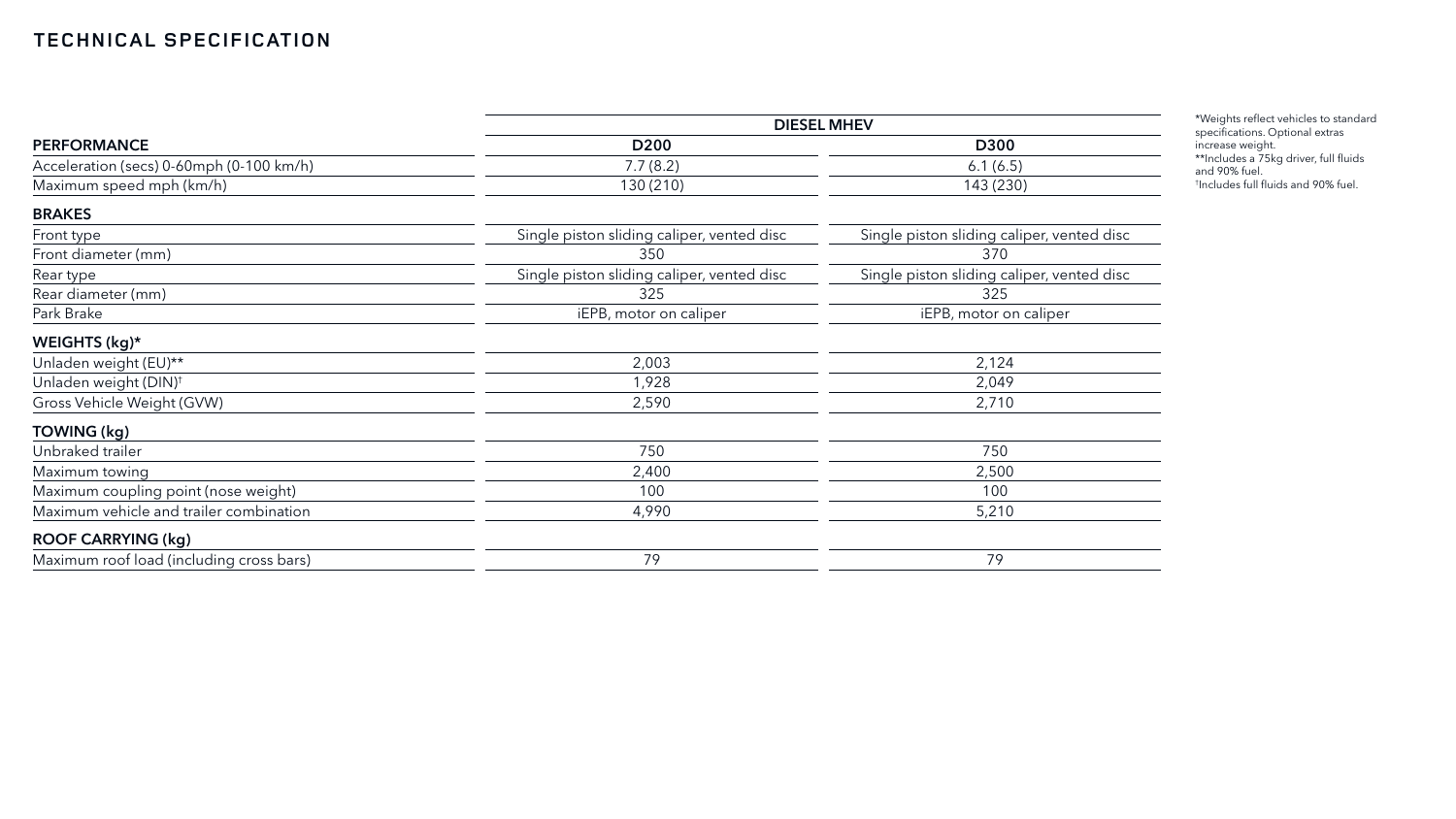### **ENGINES**

| <b>OL MHEV</b>   |
|------------------|
| P400             |
|                  |
| tomatic          |
| Drive (AWD)      |
| / 5,500 - 6,500  |
| ,000 - 5,000     |
| 2,995            |
| 6/4              |
| n-line           |
| 3/92.3           |
| 10.5             |
|                  |
| $9(14.5 - 14.9)$ |
| $.0(9.7 - 10.4)$ |
| $1.7(8.4 - 8.9)$ |
| $.3(9.4 - 10.4)$ |
| $.8(9.8 - 10.5)$ |
| $1 - 238$        |
|                  |

|                                                                                 |            |               | <b>PETROL</b>              | <b>PETROL MHEV</b>         |  |
|---------------------------------------------------------------------------------|------------|---------------|----------------------------|----------------------------|--|
| <b>POWERTRAIN</b>                                                               |            |               | P250                       | <b>P400</b>                |  |
| Mild Hybrid Electric Vehicle (MHEV)                                             |            |               |                            |                            |  |
| Transmission                                                                    |            |               | Automatic                  | Automatic                  |  |
| <b>Driveline</b>                                                                |            |               | All Wheel Drive (AWD)      | All Wheel Drive (AWD)      |  |
| Maximum power HP/kW/rpm                                                         |            |               | 250 / 184 / 5,000          | 400 / 294 / 5,500 - 6,500  |  |
| Maximum torque (Nm/rpm)                                                         |            |               | $365 / 1,300 - 4,500$      | $550 / 2,000 - 5,000$      |  |
| Capacity (cc)                                                                   |            |               | 1,997                      | 2,995                      |  |
| No. of cylinders/Valves per cylinder                                            |            |               | 4/4                        | 6/4                        |  |
| Cylinder layout                                                                 |            |               | In-line                    | In-line                    |  |
| Bore/stroke (mm)                                                                |            |               | 83/92.29                   | 83/92.3                    |  |
| Compression ratio (:1)                                                          |            |               | $10.5+ / -0.5$             | 10.5                       |  |
| <b>FUEL ECONOMY - WLTP*</b>                                                     |            |               |                            |                            |  |
|                                                                                 | Low        | mpg (I/100km) | $22.3 - 21.4(12.7 - 13.2)$ | $19.4 - 18.9(14.5 - 14.9)$ |  |
|                                                                                 | Medium     | mpg (I/100km) | $30.5 - 28.0 (9.3 - 10.1)$ | $29.1 - 27.0(9.7 - 10.4)$  |  |
| <b>WLTP Consumption</b>                                                         | High       | mpg (I/100km) | $35.3 - 31.4 (8.0 - 9.0)$  | $33.8 - 31.7 (8.4 - 8.9)$  |  |
|                                                                                 | Extra High | mpg (I/100km) | $30.2 - 26.2 (9.3 - 10.8)$ | $30.1 - 27.3(9.4 - 10.4)$  |  |
|                                                                                 | Combined   | mpg (l/100km) | $30.2 - 27.1(9.4 - 10.4)$  | $28.8 - 26.8(9.8 - 10.5)$  |  |
| WLTP CO <sub>2</sub> Emissions                                                  | Combined   | g/km          | $211 - 235$                | $221 - 238$                |  |
| Fuel tank capacity - useable litres                                             |            | 82            | 82                         |                            |  |
| Selective Catalytic Reduction Filter/<br>Gasoline Particulate Filter (SCRF/GPF) |            |               |                            |                            |  |

■ Standard - Not Available.

\*WLTP is the new official EU test used to calculate standardised fuel consumption and CO 2 figures for passenger cars. It measures fuel, energy consumption, range and emissions. This is designed to provide figures closer to real-world driving behaviour. It tests vehicles with optional equipment and with a more demanding test procedure and driving profile. Figures are shown as a range under WLTP testing measures. The lowest figures refer to the most economical/lightest set of options. The highest figures refer to the least economical/heaviest set of options. WLTP legislation dictates that where there is <5g CO₂ variance between the lowest and highest figures, only the highest is declared.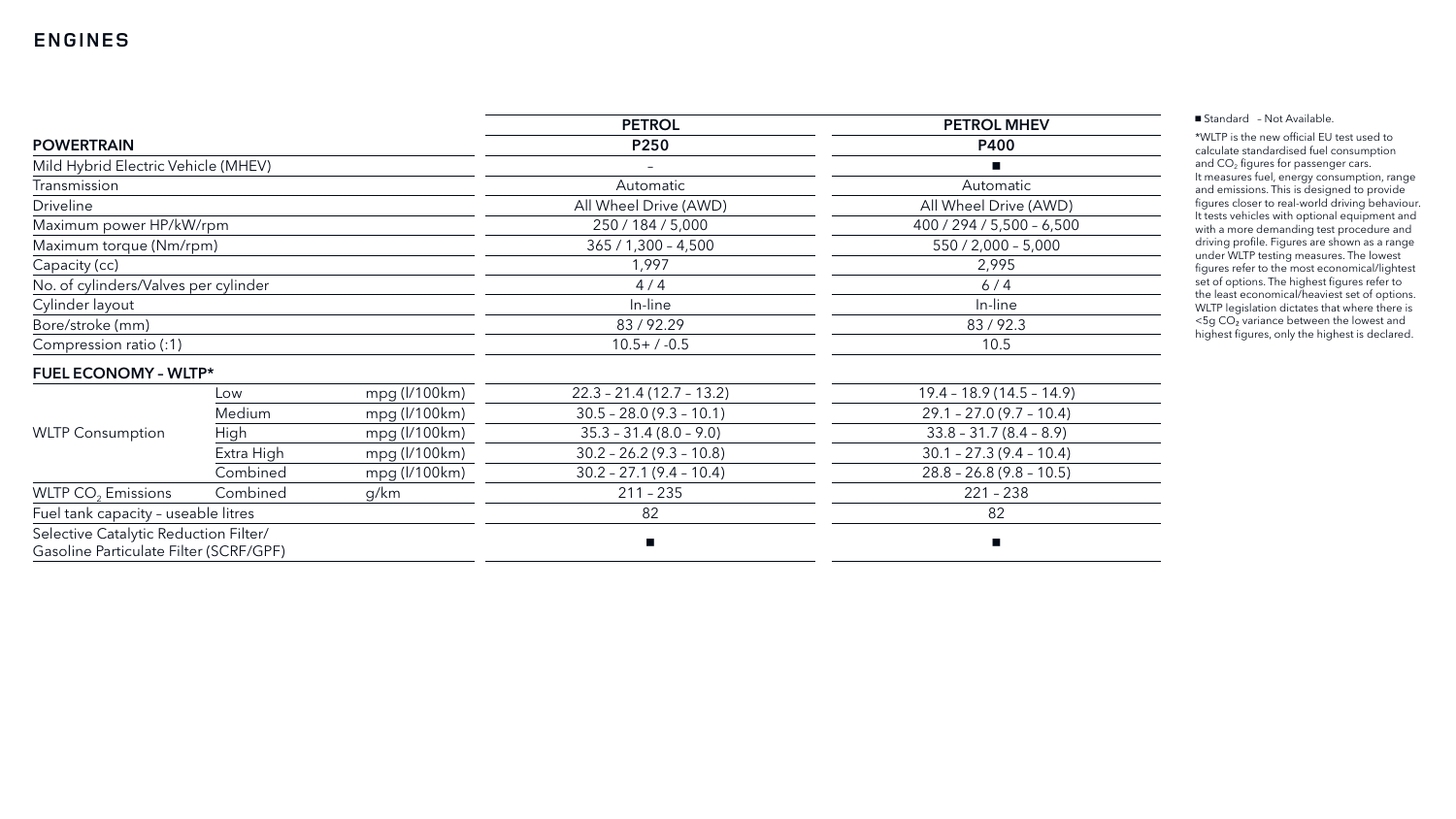|                                          | <b>PETROL</b>                              | <b>PETROL MHEV</b><br>P400<br>5.2(5.5)<br>155 (250) |  |
|------------------------------------------|--------------------------------------------|-----------------------------------------------------|--|
| <b>PERFORMANCE</b>                       | P250                                       |                                                     |  |
| Acceleration (secs) 0-60mph (0-100 km/h) | 7.1(7.5)                                   |                                                     |  |
| Maximum speed mph (km/h)                 | 135 (217)                                  |                                                     |  |
| <b>BRAKES</b>                            |                                            |                                                     |  |
| Front type                               | Single piston sliding caliper, vented disc | Single piston sliding caliper, vented disc          |  |
| Front diameter (mm)                      | 350                                        | 370                                                 |  |
| Rear type                                | Single piston sliding caliper, vented disc | Single piston sliding caliper, vented disc          |  |
| Rear diameter (mm)                       | 325                                        | 325                                                 |  |
| Park Brake                               | iEPB, motor on caliper                     | iEPB, motor on caliper                              |  |
| WEIGHTS (kg)*                            |                                            |                                                     |  |
| Unladen weight (EU)**                    | 1,950                                      | 2,085                                               |  |
| Unladen weight (DIN) <sup>+</sup>        | 1,875                                      | 2,010                                               |  |
| Gross Vehicle Weight (GVW)               | 2,550                                      | 2,670                                               |  |
| <b>TOWING (kg)</b>                       |                                            |                                                     |  |
| Unbraked trailer                         | 750                                        | 750                                                 |  |
| Maximum towing                           | 2,400                                      | 2,500                                               |  |
| Maximum coupling point (nose weight)     | 100                                        | 100                                                 |  |
| Maximum vehicle and trailer combination  | 4,950                                      | 5,170                                               |  |
| <b>ROOF CARRYING (kg)</b>                |                                            |                                                     |  |
| Maximum roof load (including cross bars) | 79                                         | 79                                                  |  |

\*Weights reflect vehicles to standard specifications. Optional extras increase weight. \*\*Includes a 75kg driver, full fluids and 90% fuel.

† Includes full fluids and 90% fuel.

### **TECHNICAL SPECIFICATION**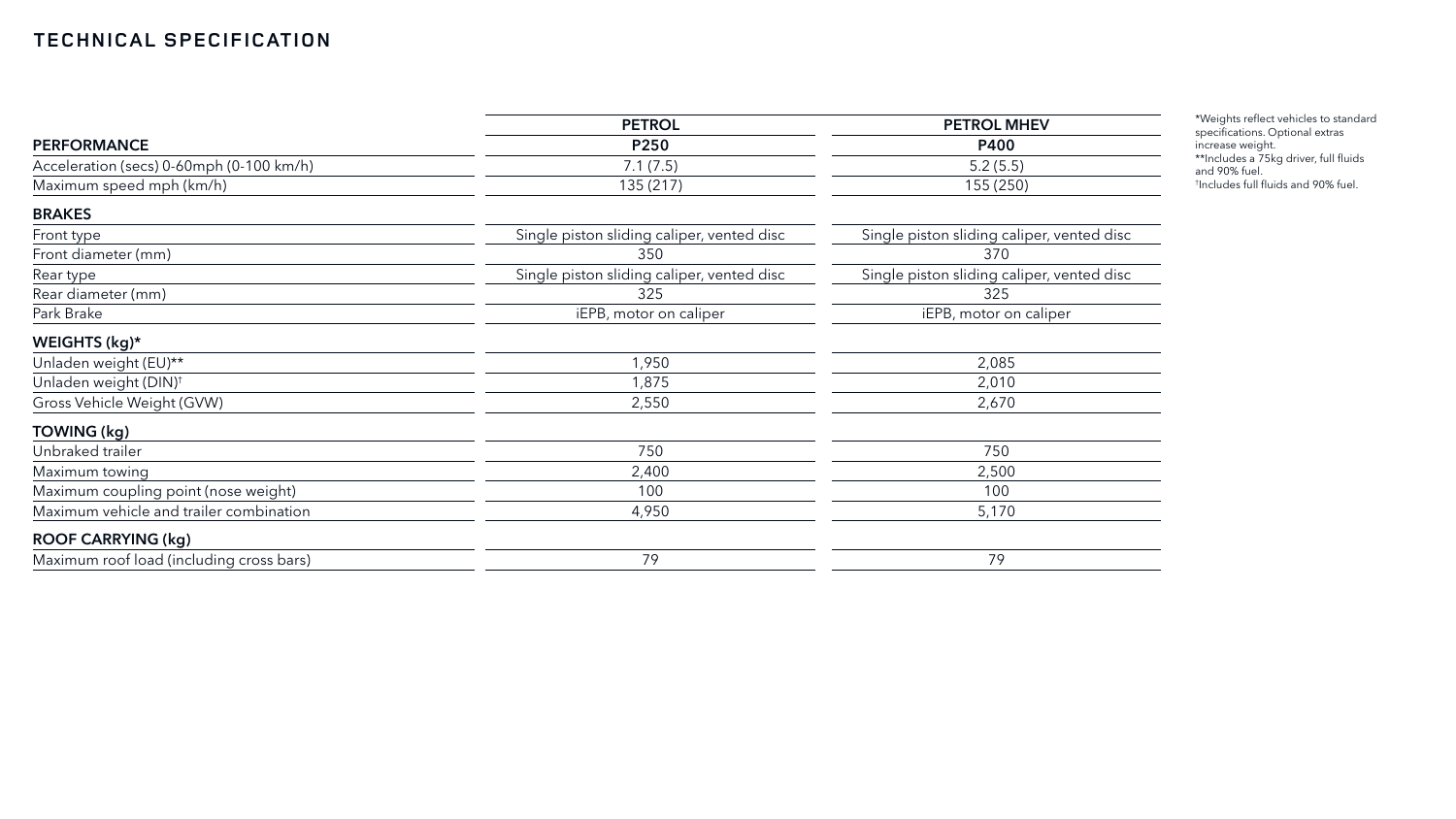|                                        |          |               | <b>PETROL PHEV</b>         |  |  |
|----------------------------------------|----------|---------------|----------------------------|--|--|
| <b>POWERTRAIN</b>                      |          |               | <b>P400e</b>               |  |  |
| Transmission                           |          |               | Automatic                  |  |  |
| <b>Driveline</b>                       |          |               | All Wheel Drive (AWD)      |  |  |
| Maximum power HP/kW/rpm                |          |               | 404 / 297 / 5,500*         |  |  |
| Maximum torque (Nm/rpm)                |          |               | 640 / 1,500 - 4,400*       |  |  |
| Capacity (cc)                          |          |               | 1,997                      |  |  |
| No. of cylinders/Valves per cylinder   |          |               | 4/4                        |  |  |
| Cylinder layout                        |          |               | In-line                    |  |  |
| Bore/stroke (mm)                       |          |               | 83/92.3                    |  |  |
| Compression ratio (:1)                 |          |               | $9.5 + / -0.5$             |  |  |
| <b>FUEL ECONOMY - WLTP**</b>           |          |               |                            |  |  |
| <b>WLTP Consumption</b>                | Combined | mpg (l/100km) | $130.2 - 109.9(2.2 - 2.6)$ |  |  |
| WLTP CO <sub>2</sub> Emissions         | Combined | g/km          | $49 - 58$                  |  |  |
| EV Range (eAER)                        | Combined | miles (km)    | Up to 33 (53)              |  |  |
| Fuel tank capacity - useable litres    |          |               | 69                         |  |  |
| Selective Catalytic Reduction Filter/  |          |               | $\blacksquare$             |  |  |
| Gasoline Particulate Filter (SCRF/GPF) |          |               |                            |  |  |

Standard.

\*When combined with electric motor. \*\*WLTP is the new official EU test used to calculate standardised fuel consumption and CO 2 figures for passenger cars. It measures fuel, energy consumption, range and emissions. This is designed to provide figures closer to real-world driving behaviour. It tests vehicles with optional equipment and with a more demanding test procedure and driving profile. Figures are shown as a range under WLTP testing measures. The lowest figures refer to the most economical/lightest set of options. The highest figures refer to the least economical/heaviest set of options. WLTP legislation dictates that where there is <5g CO₂ variance between the lowest and highest figures, only the highest is declared.

### **ENGINES**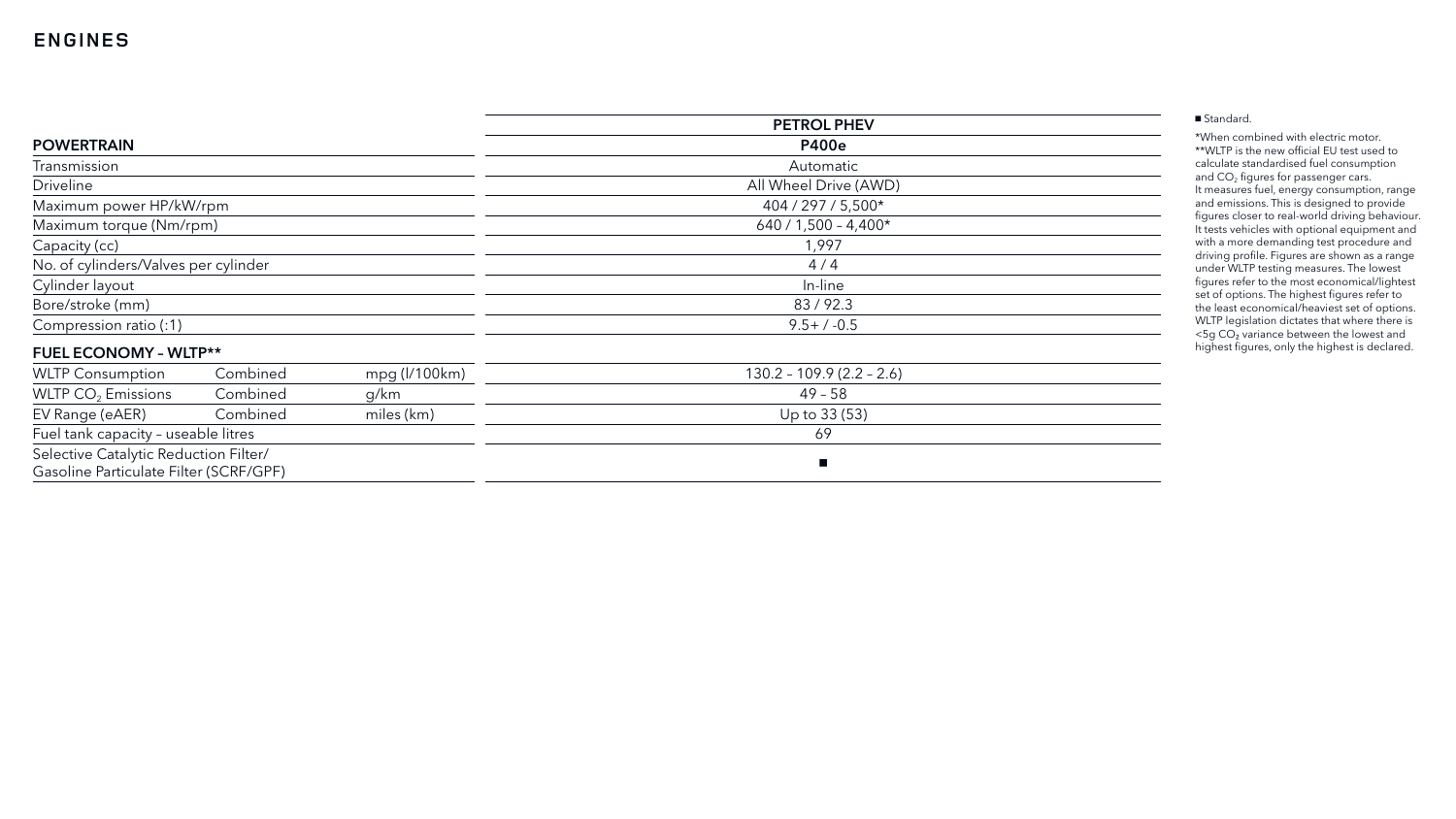|                                          | <b>PETROL PHEV</b><br><b>P400e</b>         |  |  |
|------------------------------------------|--------------------------------------------|--|--|
| <b>PERFORMANCE</b>                       |                                            |  |  |
| Acceleration (secs) 0-60mph (0-100 km/h) | 5.1(5.4)                                   |  |  |
| Maximum speed mph (km/h)                 | 149 (240)                                  |  |  |
| <b>ELECTRIC MOTOR DATA</b>               |                                            |  |  |
| Maximum power (kW)                       | 105                                        |  |  |
| Maximum torque (Nm)                      | 275                                        |  |  |
| <b>BRAKES</b>                            |                                            |  |  |
| Front type                               | Single piston sliding caliper, vented disc |  |  |
| Front diameter (mm)                      | 370                                        |  |  |
| Rear type                                | Single piston sliding caliper, vented disc |  |  |
| Rear diameter (mm)                       | 325                                        |  |  |
| Park Brake                               | iEPB, motor on caliper                     |  |  |
| WEIGHTS (kg)*                            |                                            |  |  |
| Unladen weight (EU)**                    | 2,233                                      |  |  |
| Unladen weight (DIN) <sup>+</sup>        | 2,158                                      |  |  |
| Gross Vehicle Weight (GVW)               | 2,720                                      |  |  |
| TOWING (kg)                              |                                            |  |  |
| Unbraked trailer                         | 750                                        |  |  |
| Maximum towing                           | 2,000                                      |  |  |
| Maximum coupling point (nose weight)     | 100                                        |  |  |
| Maximum vehicle and trailer combination  | 4,720                                      |  |  |
| <b>ROOF CARRYING (kg)</b>                |                                            |  |  |
| Maximum roof load (including cross bars) | 79                                         |  |  |

\*Weights reflect vehicles to standard specifications. Optional extras increase weight. \*\*Includes a 75kg driver, full fluids and 90% fuel.

† Includes full fluids and 90% fuel.

--

 $\overline{\phantom{a}}$ 

 $\sim$ 

<u> 1989 - Johann Stein, Amerikaansk politiker (</u>

### **TECHNICAL SPECIFICATION**